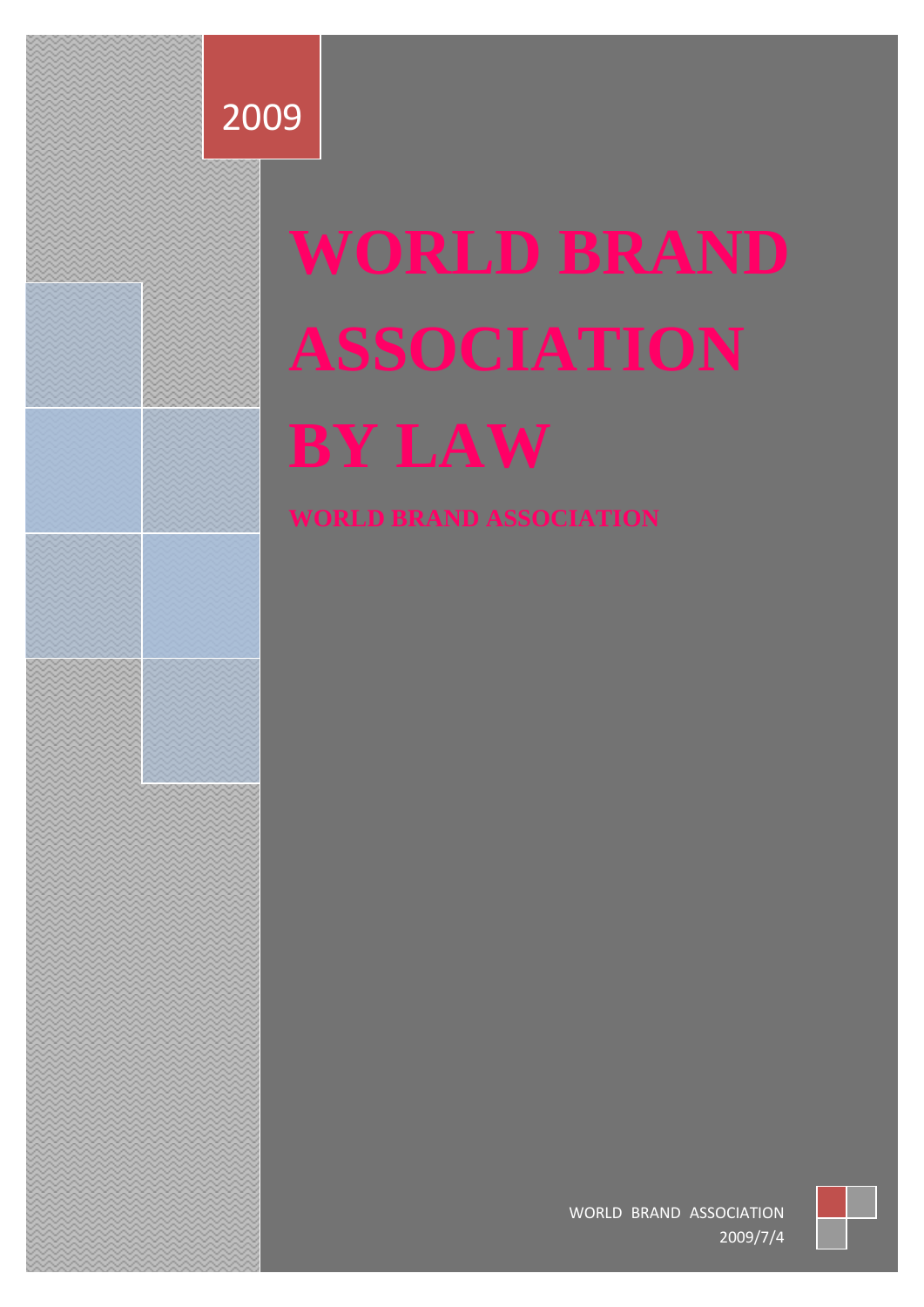

### **WORLD BRAND ASSOCIATION BY LAW**

#### **1. Nature and Mission of World Brand Association**

World Brand Association (WBA) is the highest international organization for the world brands. The objectives of WBA are to promote a unified, canonical and scientific management of the affairs of the world brands.

## **2. Symbol of WBA, Classification of Brands, World Brand Standard Index (Hengjie Index)**

- 2.1. The symbol of WBA is an 8-corner-star icon designed by Dr. Hengjie Liu. The 8 corners are of different sizes, asymmetric between the left and right, the top and bottom, and also in the center. There's a thin-line circle around the star, symbolizing the universe, eternity, light, serene and life.
- 2.2. According to the classification of brands, WBA divides the global brands into 7 classes by their brand value.
- 2.3. The Ranking List of World Brands is decided by the World Brand Standard Index (the Hengjie Index) and the absolute value of the brand assets.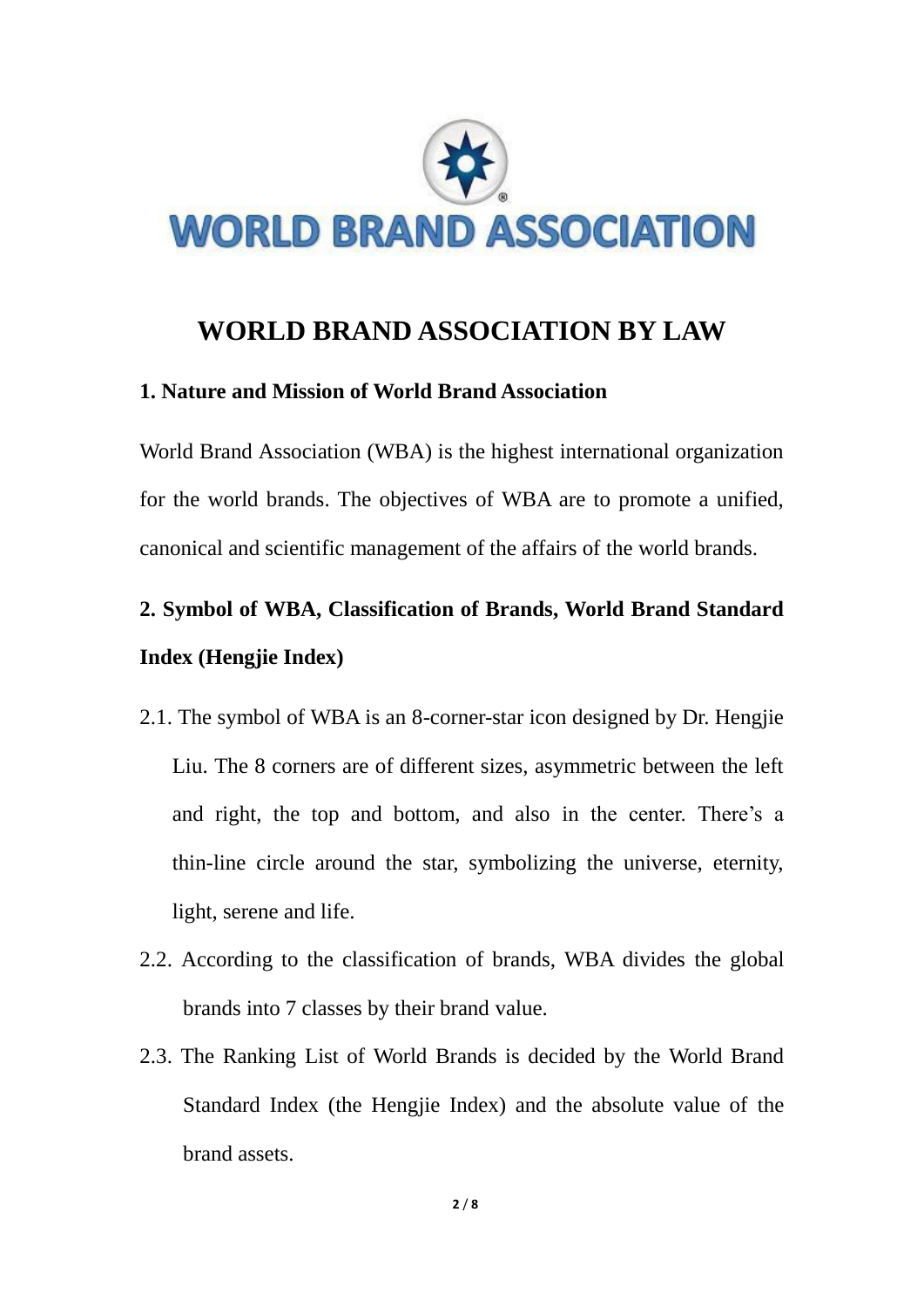#### **3. Executive Structure, Supervisor and Leader, Rules of Procedure**

- 3.1. WFBA consists of President of the Association, Honorary Presidents, Committees, Divisions, Departments, Representative Offices Cooperative entities, Authoritative Agencies.
- 3.2. President holds the highest position in the Association. His power include: nominating and dismissing personnel or organizations; drawing up and approving documents from Committees; issuing certificates, honors and awards of WBA; and handling the assets and debts of WBA.
- 3.3. Dr. Hengjie Liu works as the President of the Association. The qualification of his successor and the way of electing will be decided by Dr. Hengjie Liu.
- 3.4. All administrators of Committees, Divisions, Departments, Representative Offices, Cooperative entities, Authoritative agencies will be nominated and dismissed by the President of the Association. The administrators of these organizations will be in charge of the plan, development and exertion of personnel in their own divisions. The nomination and dismissal of the personnel will be handled by the human resources department according to the plan.
- 3.5. Members of WBA include enterprises, organizations, and individuals.
- 3.6. The WBA Rules of Procedure are as following: Members submit proposals to (or exchange opinions with) President of the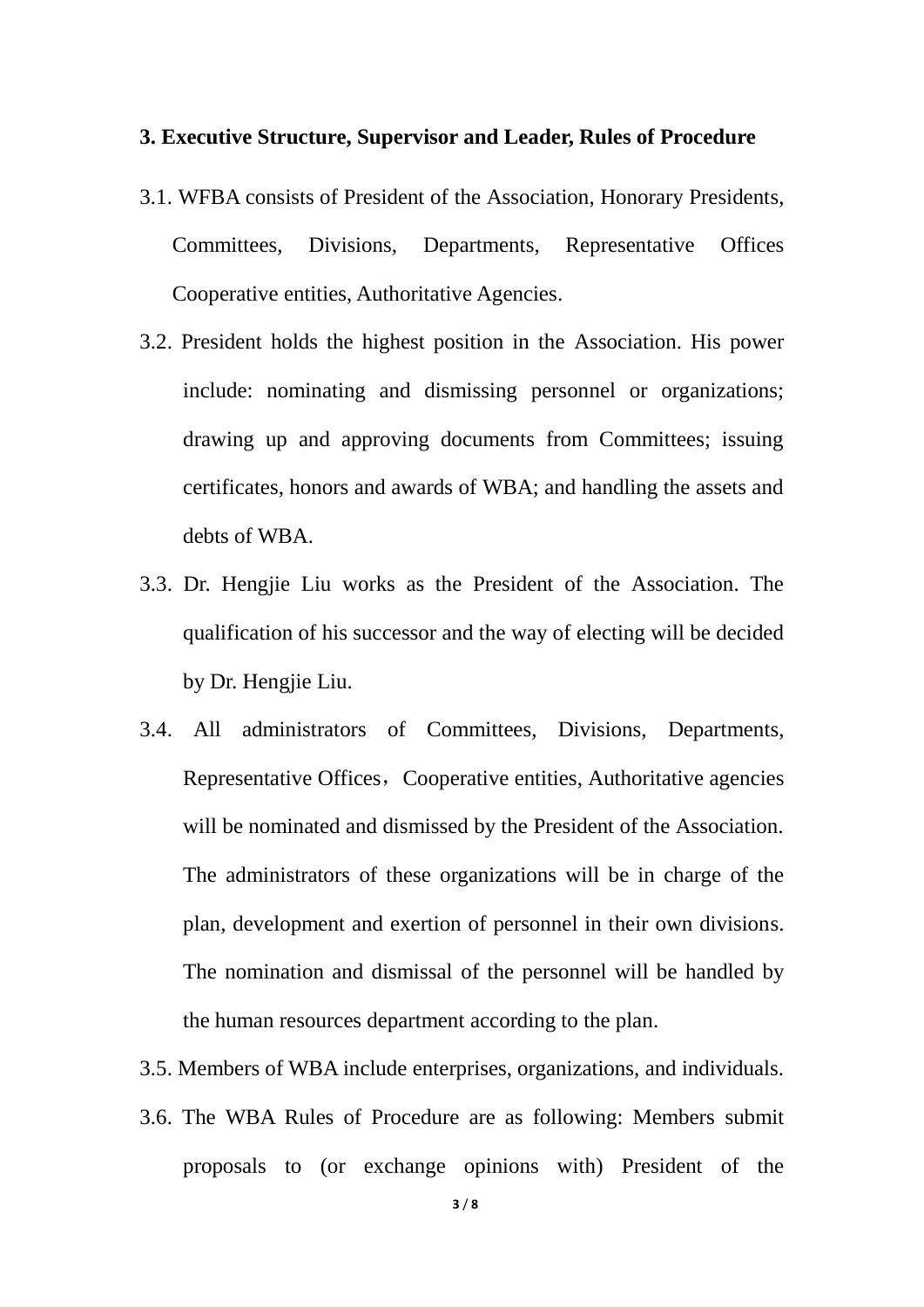Association directly, and President of the Association appoints certain divisions or staff to handle corresponding affairs. President of the Association empowers (on conditions) the relevant divisions or staff to handle tasks till they have accomplished the mission or have been repealed.

#### **4. Conditions of Joining WBA and Target Members**

- 4.1. Enterprise, organization or individual can join WFBA.
- 4.2. The candidate being WBA member is independent legal entity or natural person.
- 4.3. The enterprise member of WBA must satisfy the following conditions:
	- (A). Brand valuation of the enterprise is over 100 million USA dollars;
	- (B). Brand annual correlative income is over 100 million USA dollars;
	- (C). Brand has a great impact and honor in the local areas and countries.
- 4.4. Enterprise, organization or individual, who have ever rejected joining in WBA, will be prohibited from joining in WBA at a particular time or permanently. Enterprise and organization, which have ever copied and infringed on the brands of others, will be prohibited from joining in WBA permanently.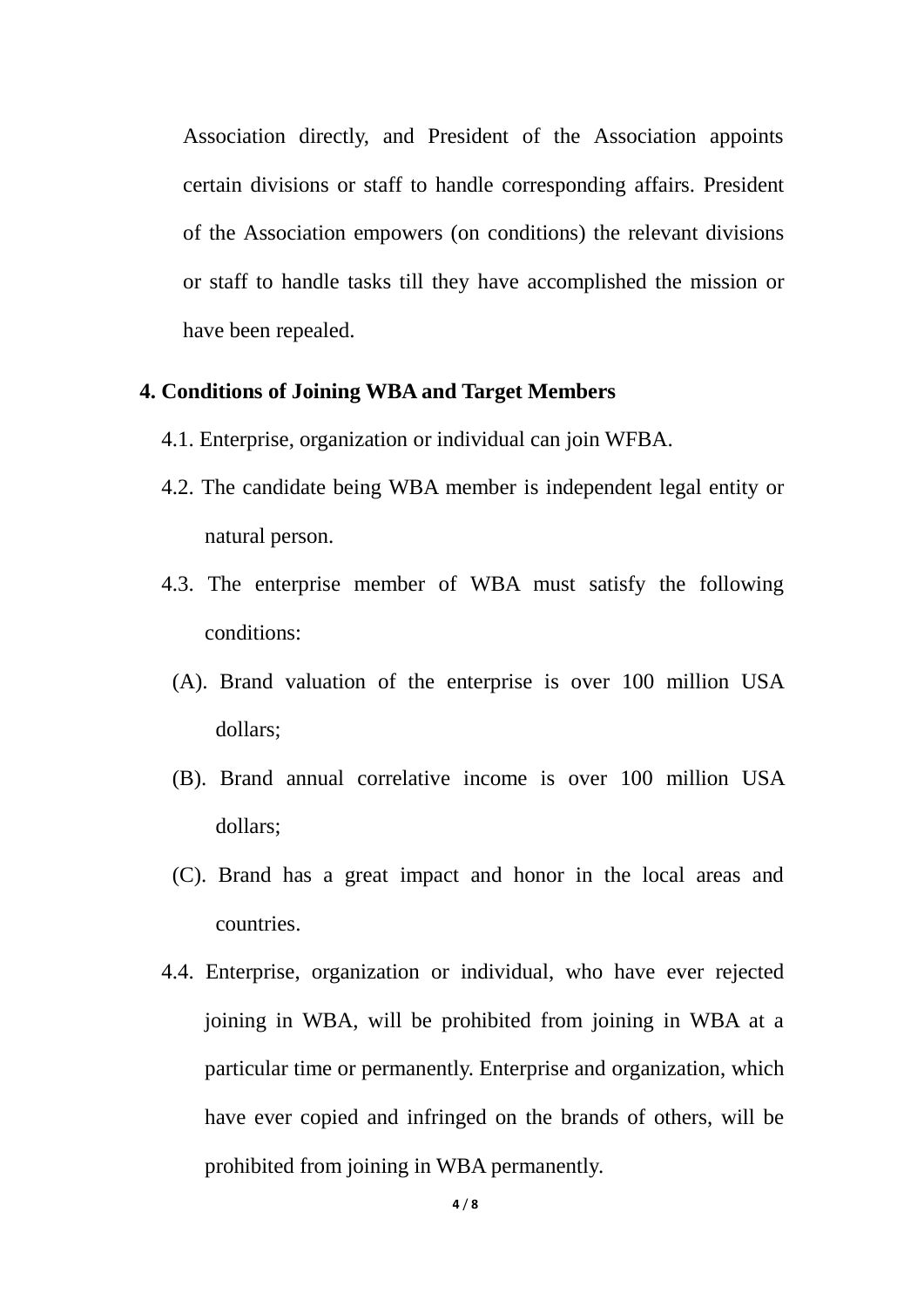#### **5. Rights and Obligations**

- 5.1. Members of WBA don't have the right to vote or the right to be elected.
- 5.2. The obligations of WBA members
	- (A). Admitting and abiding by the items of this constitution;
	- (B). Paying membership fee;
	- (C).Accepting the adjudication, judgment, and administrative and judicial identification of WBA;
	- (D).Accepting the contents, appeal, rules and results of each public relation activity of WBA;
	- (E).Supporting and driving a unified, canonical and scientific management of the affairs of world brands;
	- (F). All the members have the duties to participate in the administration of the WBA affairs.
- 5.3. The rights of WBA
	- (A). Using the symbol of WBA in the introduction of the enterprise or the package and publicity of products;
	- (B). Applying for Membership of WBA Certificate, and the Certificate of World Brand;
	- (C). Applying for evaluation and validation of the intangible asset;
	- (D). Applying for obtaining the Ranking List of world brands;
	- (E.) Applying for administrative and judicial identification for world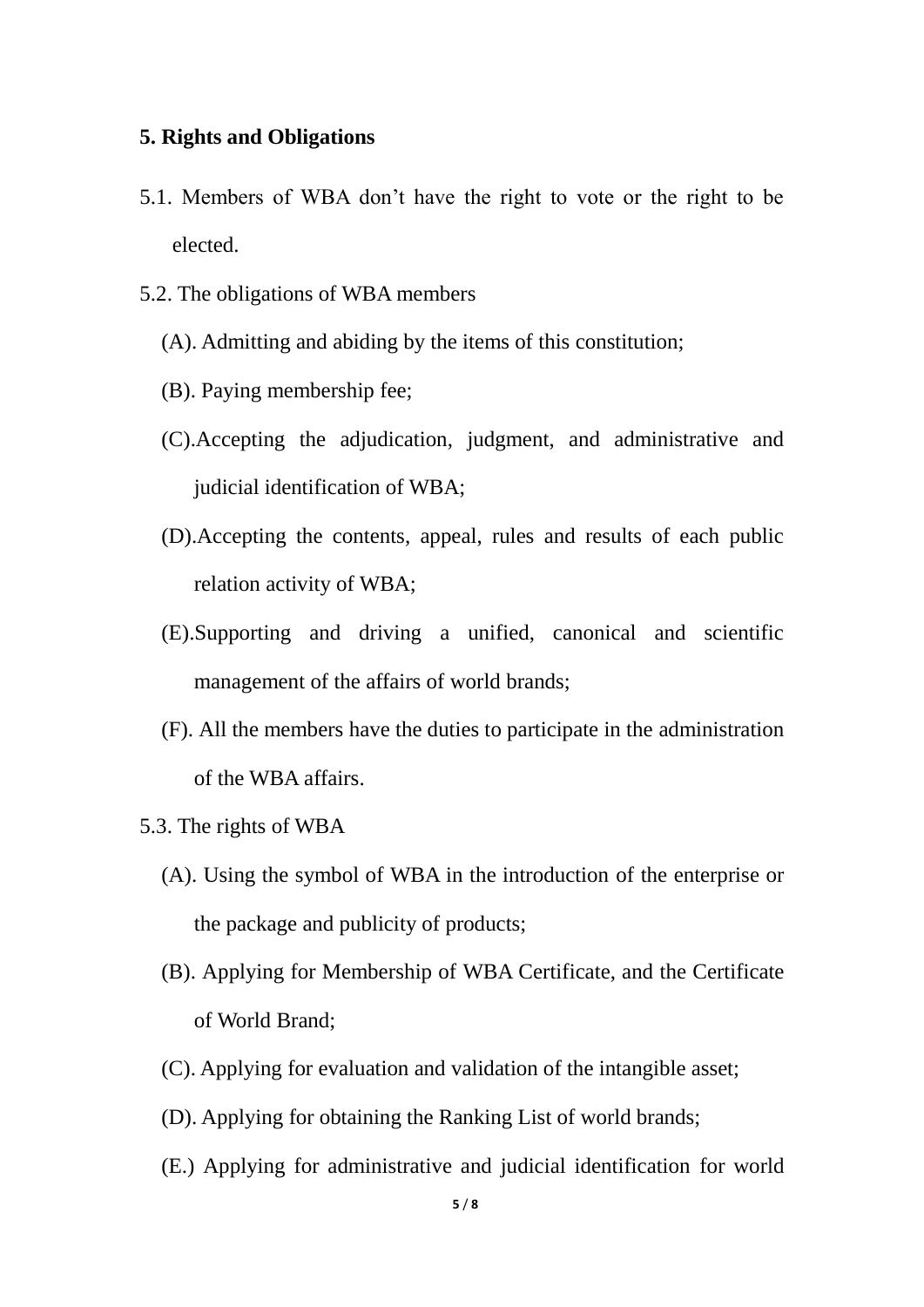brand;

- (F). Applying for the protection in judicial, administrative, technical and public relation aspects from the WBA.
- (G). Applying for holding WBA public relation activities;
- (H).Applying for setting up representative offices, establishing cooperation and authorization organization in various countries;
- (I). Propagandizing and publishing papers in the magazine "World Famous Brand" and at World Brand Association website;
- (J). Individual members have the rights to apply for Professional Advanced Operation Qualification Certificate, publish academic papers at the Forum for the World Brand, or at World Brand Association website, and participate in activities referring to public relations;
- (K). All the members can participate in the administration of the WBA affairs.

#### **6. Contents of Public Relation Activities**

WBA with WFBA jointly holds Ranking List of World Brand, World Brand Forum, Exposition of World Brand, Annual Conference of the World Brand, Press Conference of the World Brand Association, Awarding Ceremony for the World Brand or World Famous Brand, Award for Outstanding Contribution to the Field of the World Brand or World Famous Brand, and activities of accepting donations and public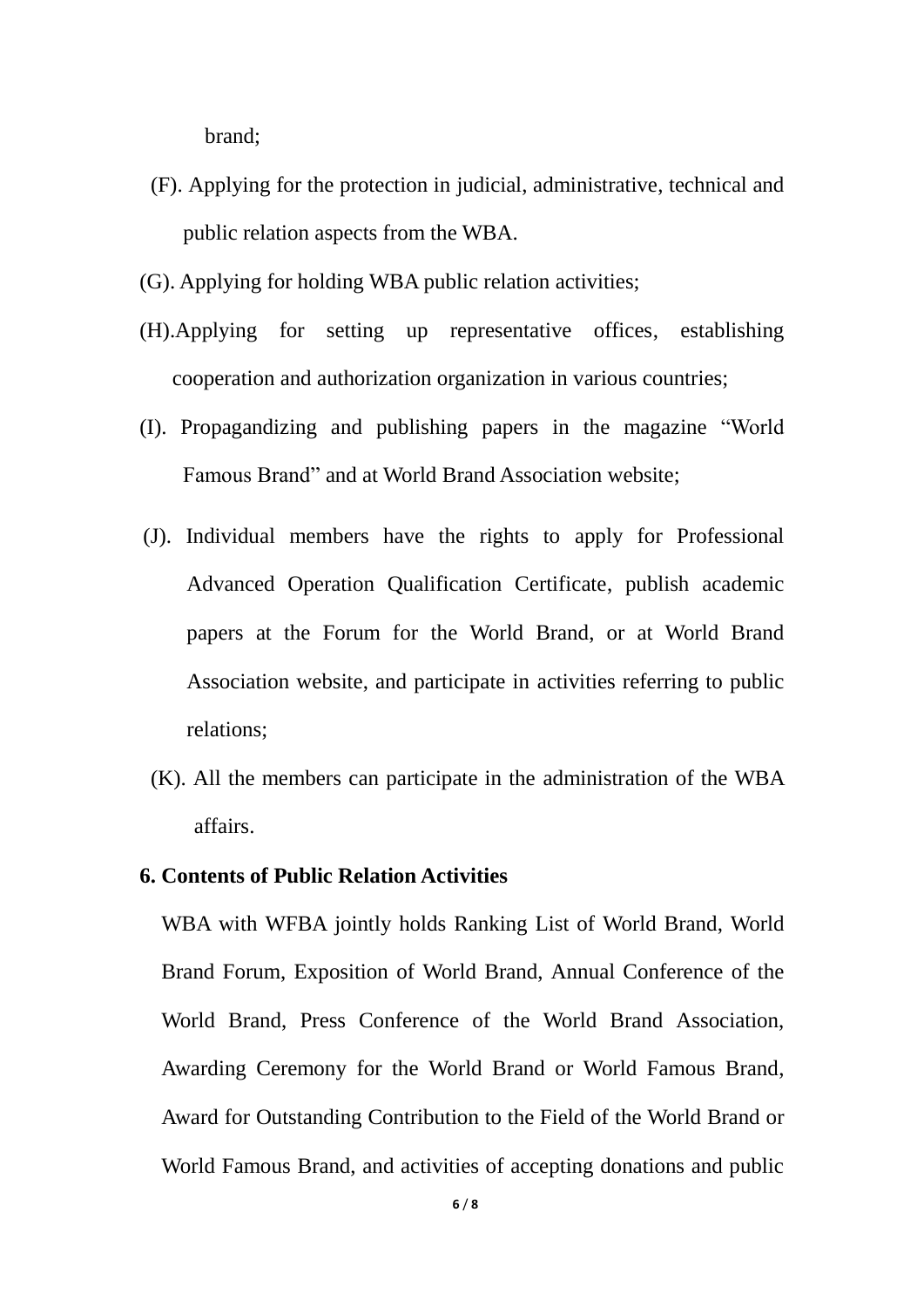welfare. WFBA and WBA support the development of the organization, law, regulation, enterprise and market of the local areas and even countries.

#### **7. Managing and Handling Assets and Debts**

- 7.1.The assets, profits, credits, channels, resources, computer networks, public relations, intellectual capitals, documents, inventions, copyrights, business secrets, economic and cultural accomplishments all belong to the association.
- 7.2. The association leverages external debts and obligations on its own assets by law. No board directors or members, individual or enterprise member undertakes debts for association according by law.
- 7.3.WBA accepts operational profit, appropriation from government budget, membership fees, sponsors, donations; salaries and compensational expenses, appropriation expenses, public welfare activity expenses, reward expenses, accumulation and surplus; early amortization or withdraw of fixed asset construction fund and development fund; cancelling and balancing account, financing and investing.
- 7.4. President of the Association is empowered with the right to the capital about the above items.
- 7.5. When and if the association dissolves, the assets would be processed as relevant non-profit organizations by law.